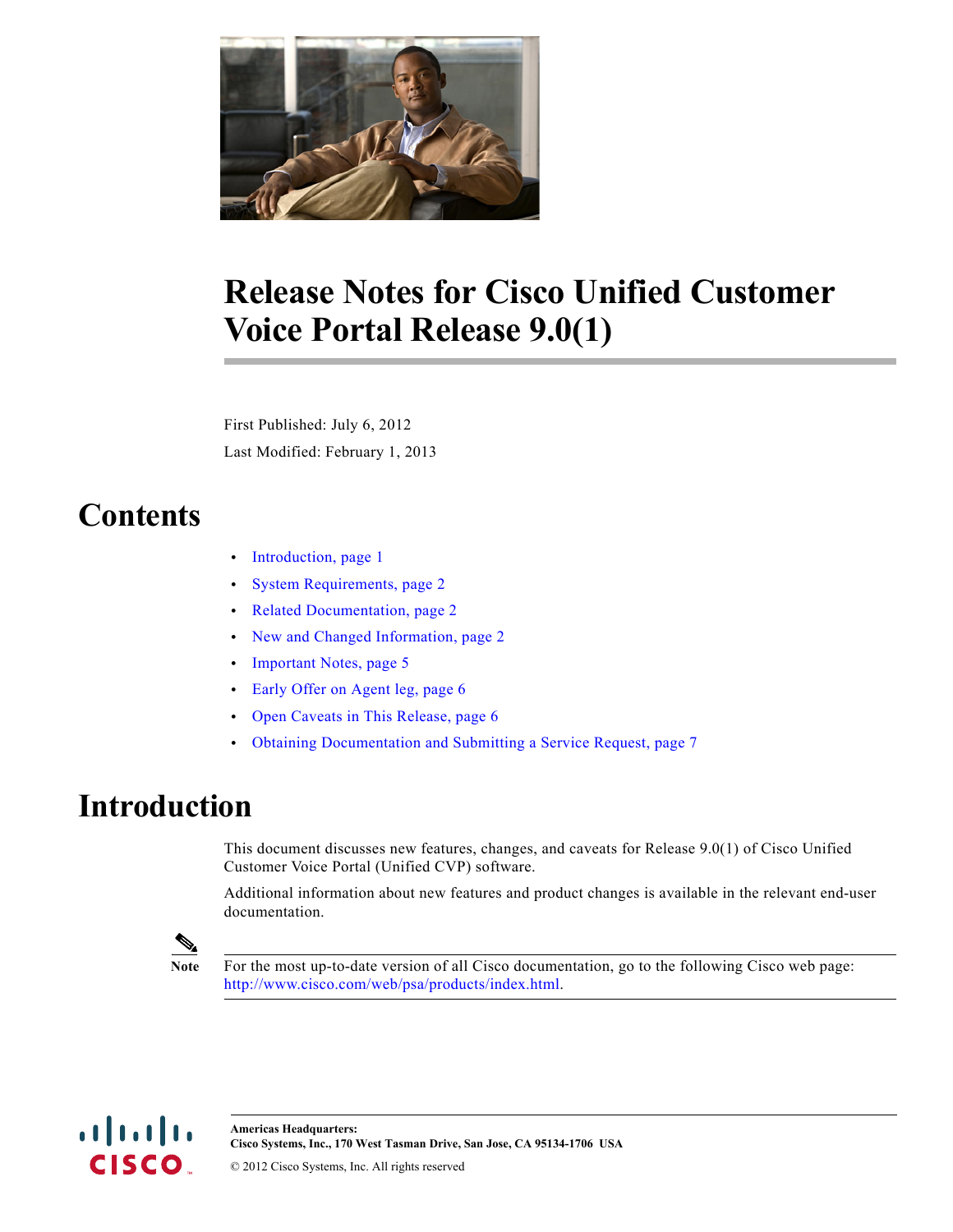# <span id="page-1-0"></span>**System Requirements**

For hardware and third-party software specifications for Release 9.0(1), see the *Hardware and System Software Specification (Bill of Materials) for Cisco Unified Customer Voice Portal*, which is accessible from

[http://www.cisco.com/en/US/products/sw/custcosw/ps1006/prod\\_technical\\_reference\\_list.html](http://www.cisco.com/en/US/products/sw/custcosw/ps1006/prod_technical_reference_list.html)

See the *Installation and Upgrade Guide for Cisco Unified Customer Voice Portal Release 9.0(1)* for additional information. The document is accessible from [http://www.cisco.com/en/US/products/sw/custcosw/ps1006/prod\\_installation\\_guides\\_list.html](http://www.cisco.com/en/US/products/sw/custcosw/ps1006/prod_installation_guides_list.html)

### <span id="page-1-1"></span>**Related Documentation**

Documentation for Cisco Unified Customer Voice Portal, as well as most related documentation, is accessible from

[http://www.cisco.com/en/US/products/sw/custcosw/ps1006/tsd\\_products\\_support\\_series\\_home.html](http://www.cisco.com/en/US/products/sw/custcosw/ps1006/tsd_products_support_series_home.html)

The latest Release Notes for Cisco Unified Customer Voice Portal are accessible from [http://www.cisco.com/en/US/products/sw/custcosw/ps1006/prod\\_release\\_notes\\_list.html](http://www.cisco.com/en/US/products/sw/custcosw/ps1006/prod_release_notes_list.html)

Troubleshooting content for Cisco Unified Customer Voice Portal 9.0(1) is available only on DocWiki:

[http://docwiki.cisco.com/wiki/Troubleshooting\\_Unified\\_Customer\\_Voice\\_Portal](http://docwiki.cisco.com/wiki/Troubleshooting_Unified_Customer_Voice_Portal)

### <span id="page-1-2"></span>**New and Changed Information**

- **•** [Windows Server Support, page](#page-2-0) 3
- **•** [Informix Database Support, page](#page-2-1) 3
- **•** [Combined Installation, page](#page-2-2) 3
- **•** [Deprecation of H.323 Protocol, page](#page-2-3) 3
- **•** [Web Server Support, page](#page-2-4) 3
- **•** [SIP Proxy Support, page](#page-2-5) 3
- **•** [Load Balancer Support, page](#page-2-6) 3
- **•** [Virtual Machine Template Simplification, page](#page-3-1) 4
- **•** [UDP Support on Virtual Machines, page](#page-3-2) 4
- **•** [Media Resource Control Protocol Version 2 Support, page](#page-3-0) 4
- **•** [Operations Console Web Interface, page](#page-3-4) 4
- **•** [Video-in-Queue Support, page](#page-3-5) 4
- **•** [Unified CVP-Controlled DTMF Transfer, page](#page-3-3) 4
- **•** [Cisco Security Agent Not Supported in Release 9.0\(1\), page](#page-4-2) 5
- **•** [QoS Implementation and Support, page](#page-4-1) 5

I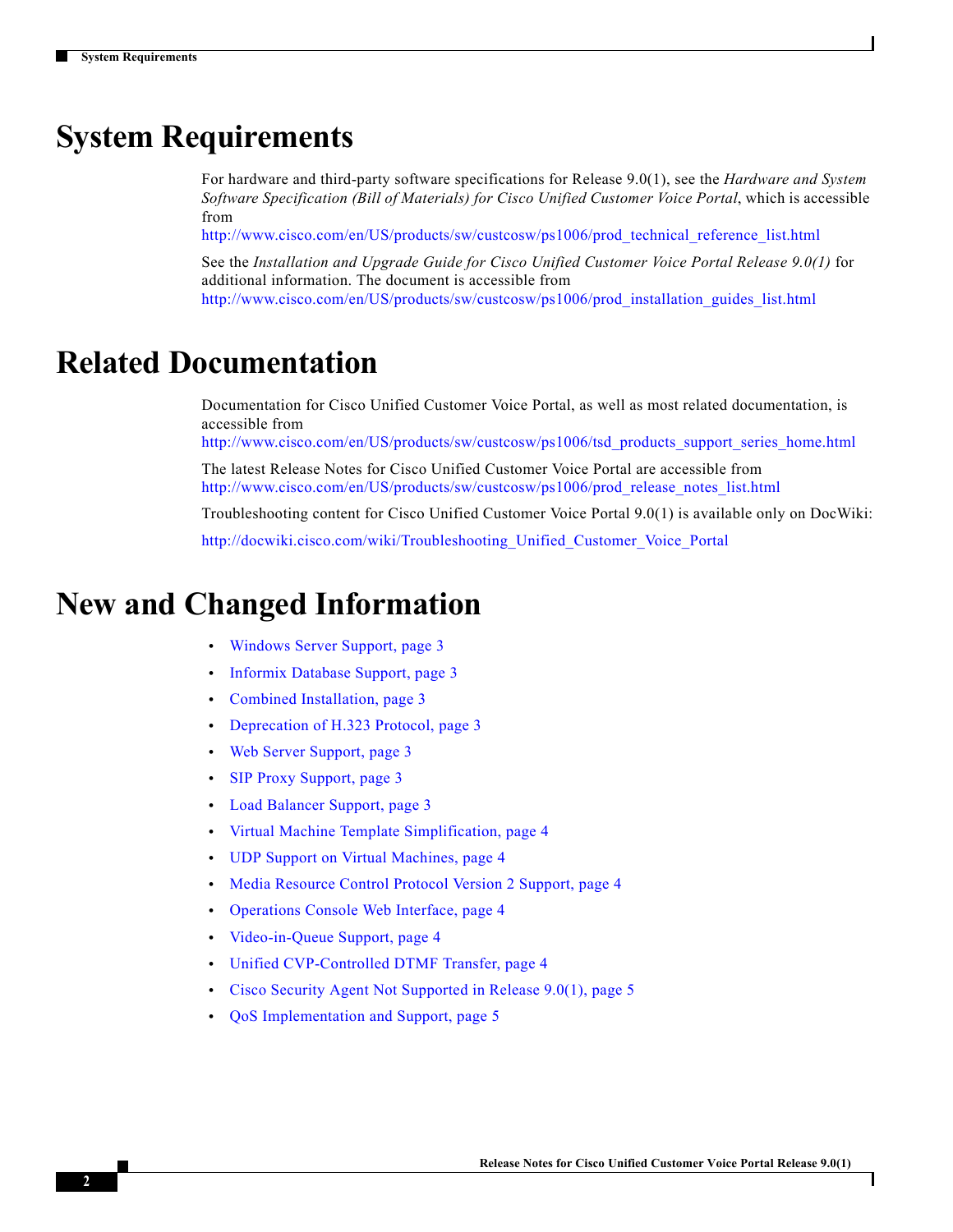#### <span id="page-2-0"></span>**Windows Server Support**

In Release 9.0(1), Unified CVP is supported on Windows Server 2008 R2. Unified CVP 9.0(1) is not supported on Windows Server 2003.

#### <span id="page-2-1"></span>**Informix Database Support**

In Release 9.0(1), Unified CVP reporting server installs Informix 11.70xC2 for storing the reporting data.

### <span id="page-2-2"></span>**Combined Installation**

In Unified CVP 9.0(1), the Call Server, VXML Server, and Media Server are combined as one installation. Installing the CVP Server will install all three components. In the earlier versions, Call Server, VXML Server, and Media Server could be installed on different machines.

#### <span id="page-2-3"></span>**Deprecation of H.323 Protocol**

From Release 9.0(1) onward, Unified CVP supports only SIP call signaling. Support for H.323 call signaling protocol is discontinued. You must migrate existing H.323 deployments to SIP before migrating to Release 9.0(1). For more information on migration to SIP, see the "Migration to Unified CVP 9.0(1)" chapter in the *Installation and Upgrade Guide for Cisco Unified Customer Voice Portal Release 9.0(1)*, which is available online at:

[http://www.cisco.com/en/US/products/sw/custcosw/ps1006/prod\\_technical\\_reference\\_list.html](http://www.cisco.com/en/US/products/sw/custcosw/ps1006/prod_technical_reference_list.html)

#### <span id="page-2-4"></span>**Web Server Support**

From Release 9.0(1) onward, Unified CVP supports only Apache Tomcat as web server. Support for IBM WebSphere as web server is discontinued.

#### <span id="page-2-5"></span>**SIP Proxy Support**

 $\mathbf I$ 

From Release 9.0(1) onward, Unified CVP supports Cisco Unified SIP Proxy (CUSP) for proxy server. Support for Cisco Unified Presence Server (CUPS) as proxy server is discontinued.

#### <span id="page-2-6"></span>**Load Balancer Support**

From Release 9.0(1) onward, Unified CVP supports Application Control Engine (ACE) as the load balancer. Support for Content Services Switch (CSS) is discontinued.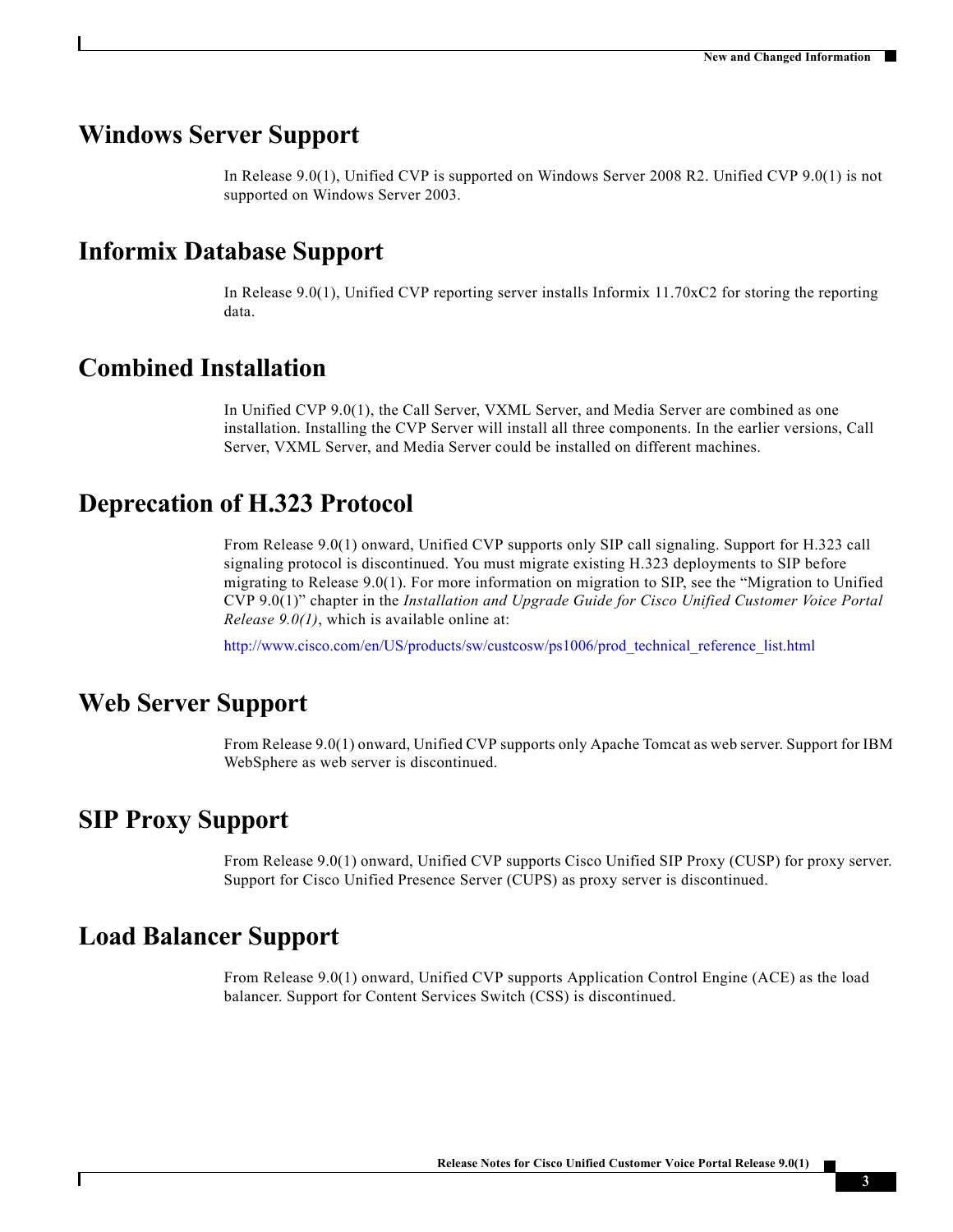### <span id="page-3-1"></span>**Virtual Machine Template Simplification**

Unified CVP 9.0(1) supports virtualization on VMware ESXi 5.0. In earlier versions of Unified CVP, multiple Virtual Machine (VM) templates were required for installing Unified CVP components (Call Server, VXML Server, Operations Console, and Reporting Server). In Release 9.0(1), the customer is required to download only one VM template to choose a configuration for installing various Unified CVP components.

#### <span id="page-3-2"></span>**UDP Support on Virtual Machines**

In Release 9.0(1), Unified CVP supports UDP as transport protocol for call signaling in virtual machines running on Cisco UCS B-series and C-series servers. For more information, see the Virtualization for Unified CVP DocWiki page at:

[http://docwiki.cisco.com/wiki/Virtualization\\_for\\_Unified\\_CVP](http://docwiki.cisco.com/wiki/Virtualization_for_Unified_CVP)

#### <span id="page-3-0"></span>**Media Resource Control Protocol Version 2 Support**

In Unified CVP 9.0(1), Media Resource Control Protocol Version 2 (MRCPv2) is supported between VXML gateway and Automatic Speech Recognition/Text-to-Speech (ASR/TTS).

At Unified CVP 9.0(1) First Customer Ship (FCS) the maximum capacity for MRCP v2 simultaneous sessions for ISR gateway 3945e is still being verified. For more information, see the *Cisco Unified Customer Voice Portal Solution Reference Network Design Release 9.0(1)*.

### <span id="page-3-4"></span>**Operations Console Web Interface**

In Release 9.0(1), Operations Console web interface is now supported on Microsoft Internet Explorer Release 8.0 and 9.0 and on Mozilla Firefox 11.0.

#### <span id="page-3-5"></span>**Video-in-Queue Support**

In Release 9.0(1), Video-in-Queue feature is implemented in Unified CVP. This feature allows the caller to interact through high-definition video prompts or navigate a video menu using Dual-Tone Multifrequency (DTMF) keys while the caller is queued.

**Note** Caller-side Hold/Resume is not supported during the Video-in-Queue.

### <span id="page-3-3"></span>**Unified CVP-Controlled DTMF Transfer**

Folloain

• Beginning with Unified CVP 8.5 ES4 or ES6, when the service provider does not disconnect a call after a CVP-controlled DTMF transfer, Cisco Unified Contact Centre Express reports DTMF transfers made by Unified CVP as network errors (cause code 38), if Unified CVP sends the disconnect. Previously, calls were reported as normal disconnections (cause code 16).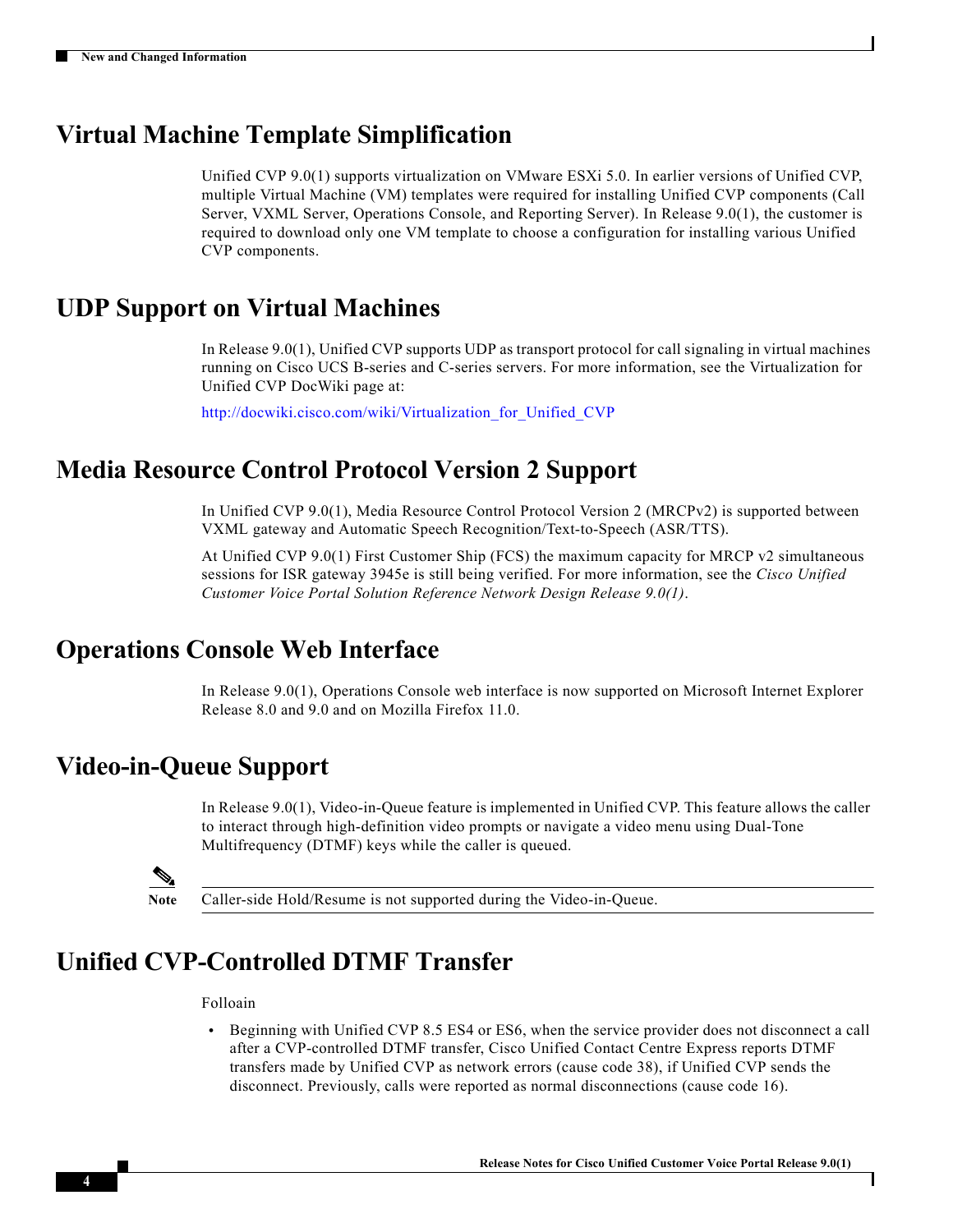**•** Beginning with Unified CVP 8.5 ES4 or ES6, when Unified CVP-controlled DTMF transfers are used, the service provider does not disconnect the call after receiving digits, and neither Survivability nor Remote-Party ID headers are present. Unified CVP sends a REFER to the error DN after outpulsing digits. This option can be disabled globally. For more information, see defect CSCua17199 listed in [Open Caveats in This Release, page](#page-5-1) 6.

### <span id="page-4-2"></span>**Cisco Security Agent Not Supported in Release 9.0(1)**

In Release 9.0(1), support for Cisco Security Agent (CSA) is removed, because Unified CVP 9.0(1) relies on the security provided by Windows Server 2008 R2.

### <span id="page-4-1"></span>**QoS Implementation and Support**

For Microsoft Windows Server 2008, the Microsoft facility for DSCP packet markings (the IP\_TOS socket option) is removed. Subsequently, for Microsoft Windows Server 2008, packet markings are now made with locally created QoS Policy entries.

**Note** In Release 9.0(1), QoS setting for Unified CVP is no longer supported from the Unified CVP Operations Console.

### <span id="page-4-0"></span>**Important Notes**

This section contains important notes and restrictions that apply to Release 9.0(1):

- [Migration Process, page](#page-4-3) 5
- **•** [Early Offer on Agent leg, page](#page-5-0) 6
- **•** [Early Offer on Agent leg, page](#page-5-0) 6

#### <span id="page-4-3"></span>**Migration Process**

To migrate an existing H.323 CVP deployment to Release 9.0(1), follow this two-step process:

- **1.** Migrate the existing H.323 CVP deployment to SIP CVP deployment running Unified CVP 8.0(1) or Unified CVP 8.5(1).
- **2.** Migrate the CVP SIP deployment to Unified CVP 9.0(1) on Windows Server 2008 R2.

If the existing Unified CVP deployment has solution components such as IBM WebSphere, CSS, or CUPS, you must migrate them to Tomcat, ACE, or CUSP respectively before migrating to Unified CVP  $9.0(1)$ .

For more information, see the Installation and Upgrade Guide for Cisco Unified Customer Voice Portal Release 9.0(1).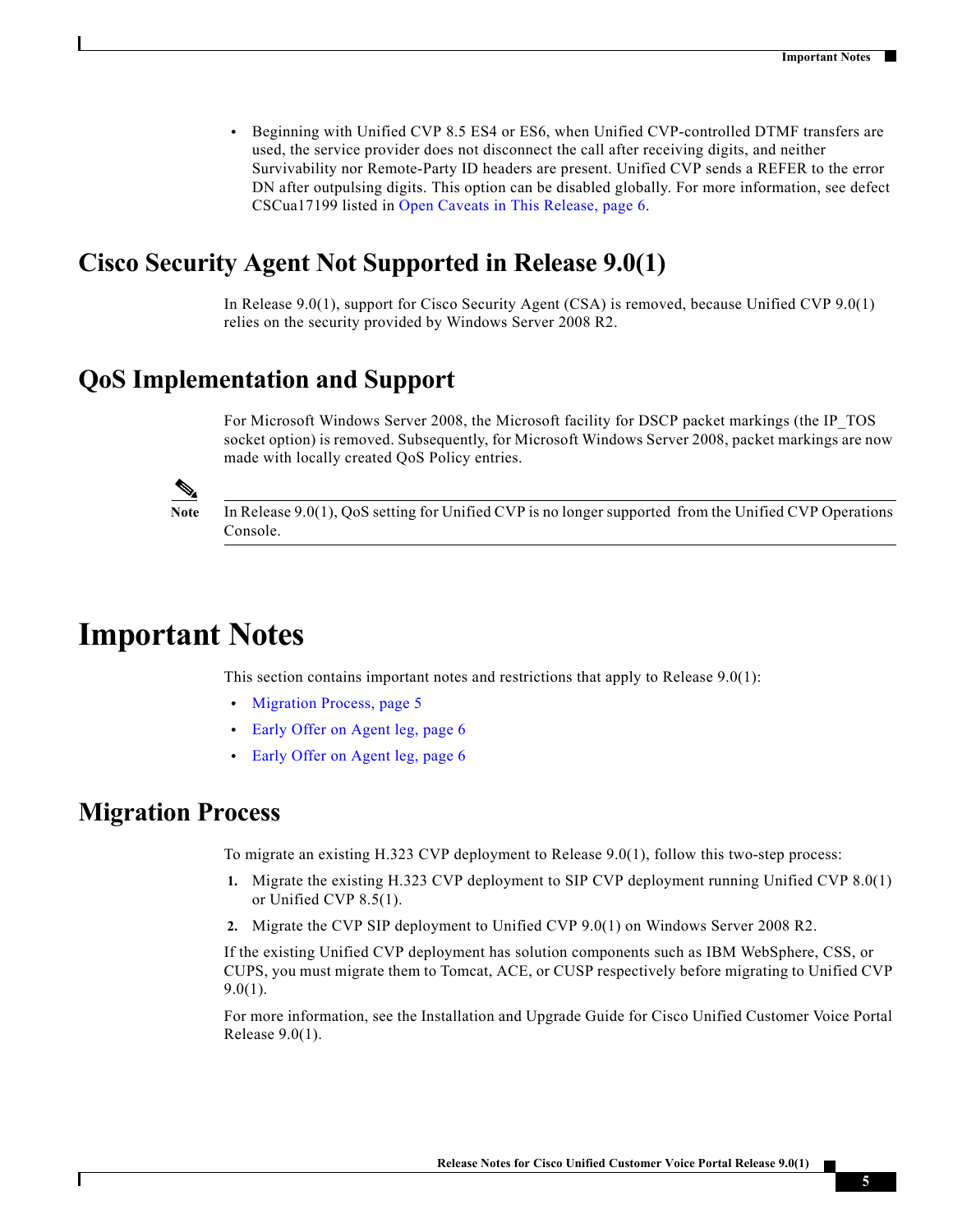### <span id="page-5-0"></span>**Early Offer on Agent leg**

Beginning with Unified CVP 8.5 release, the Unified CVP SIP Call Server does not use early offer while establishing the agent leg. Prior to the 8.5 release, Unified CVP SIP Call Server used to establish the agent leg with the SDP of the caller. This was done as a fix for CSCti57228. Please contact Cisco technical support if a different behavior is needed in your deployment.

#### **Bug Search Tool**

If you have an account with Cisco.com, you can use the Bug Search tool to find caveats of any severity for any release. Access the Bug Search tool at https://www.cisco.com/cisco/psn/bssprt/bss. Enter the bug identifier in the search box and press Return or click Search.

### <span id="page-5-1"></span>**Open Caveats in This Release**

This section contains a list of defects that are currently pending in Cisco Unified Customer Voice Portal Release 9.0(1). Defects are listed by identifier and then by component.

| <b>Identifier</b> | <b>Headline</b>                                                                      |
|-------------------|--------------------------------------------------------------------------------------|
| <b>CSCtr92018</b> | Calls fail when CVP is gracefully shutdown or comes back in Service                  |
| <b>CSCtw51268</b> | <b>CCB</b> Calls stuck in CVP and GW                                                 |
| <b>CSCty31081</b> | CVP sending 2 SDPs, in both INVITE and ACK to caller after Whisper Leg               |
| <b>CSCtz28526</b> | Hold/resume issues on second audio prompt after video queue interrupt                |
| <b>CSCtz45695</b> | 491 send by CVP for a CM Invite after Whisper leg                                    |
| <b>CSCtz57612</b> | Call Detail Report shows zero record after providing the mandatory field             |
| <b>CSCtz67355</b> | VXML call survivability application on VOIP dial-peers                               |
| <b>CSCtz70393</b> | CVP does not generate whisper failed error if it exceeds 15 sec timeout              |
| <b>CSCtz95597</b> | CVP not forwading the retries from gateway                                           |
| <b>CSCtz99076</b> | OAMP: 'Runcmp with default cmp_config.properties' not working                        |
| <b>CSCua17199</b> | REFER to error DN sent after transfer to DTMF label                                  |
| $CSCu$ a $18769$  | Callback offered (Long EWT=3600) is not working                                      |
| <b>CSCua22668</b> | System CLI command "show component" displays h.323 as one component                  |
| <b>CSCua22703</b> | SRV config change needs machine reboot instead of dev restart                        |
| <b>CSCua23313</b> | Thread pool exhausted when all elements in srv group is down                         |
| CSCua25721        | IVR: Apostrophes in toExtVXML result in error.semantic on gateway                    |
| <b>CSCua29142</b> | survivability tel script abort issues upon digit collection                          |
| <b>CSCua31416</b> | One Way Audio After WAAG when using 7941                                             |
| <b>CSCua36218</b> | Simplification of ICM Scripting does not support backup vxml server                  |
| <b>CSCua49413</b> | Online view for VXML Server is not working                                           |
| <b>CSCua52288</b> | CVP version getting displayed if survivability is enabled on inbound leg             |
| <b>CSCua52466</b> | Reporting users are not working after uninstall $\&$ install                         |
| <b>CSCua53737</b> | No participants displayed on a call                                                  |
| <b>CSCua54893</b> | Call Surivability application strips off preceding 0 digit                           |
| <b>CSCua55225</b> | Call Studio: Copyrights notice during Call Studio install is out of date             |
| CSCua65800        | Call Survivability script does not trigger for calls in progress and for established |
|                   | calls                                                                                |
| <b>CSCub74279</b> | When Agent1 does a warm tansfer to Agent 2, the Audio path establishes but there     |
|                   | is no video negotiation.                                                             |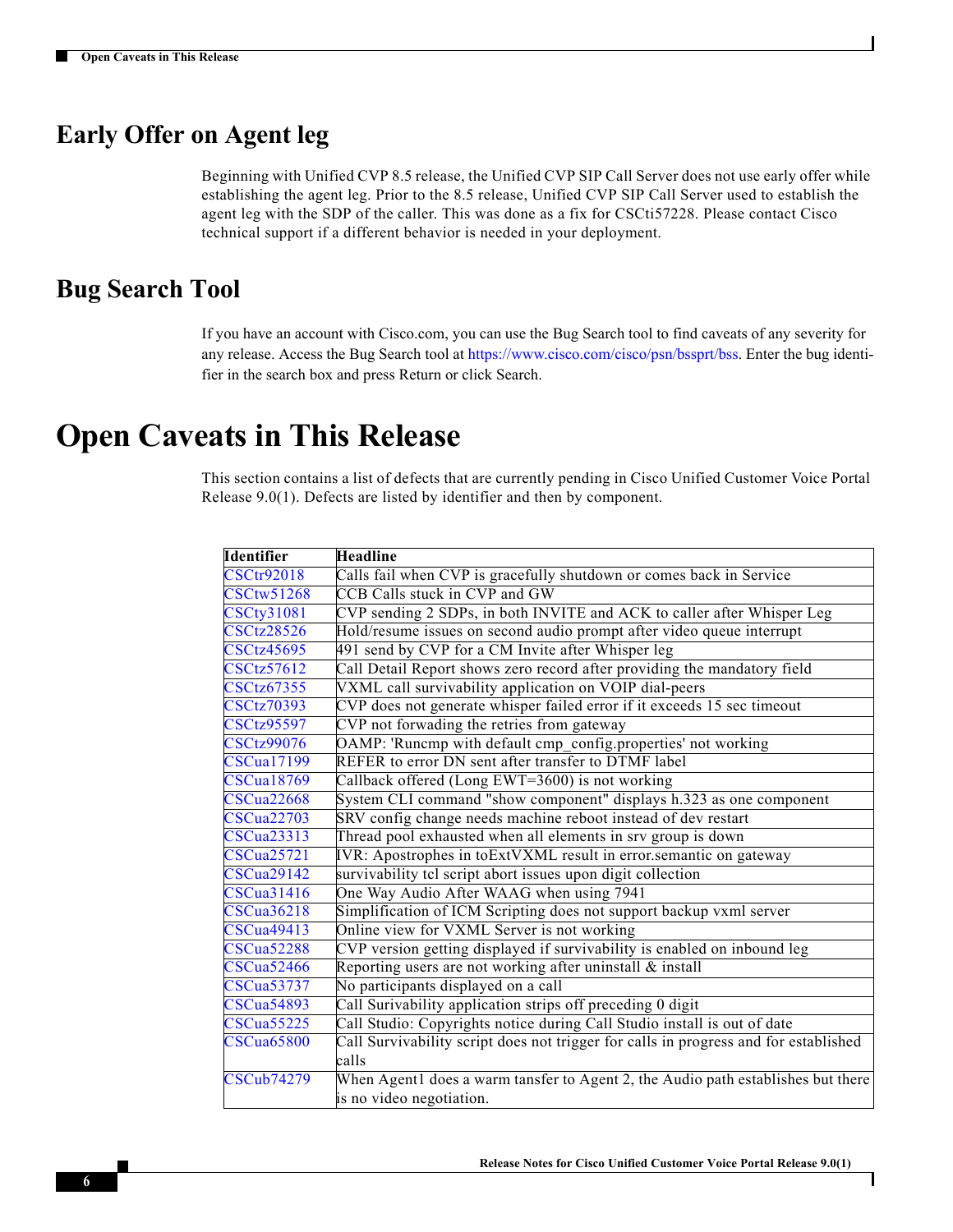# <span id="page-6-0"></span>**Obtaining Documentation and Submitting a Service Request**

For information on obtaining documentation, submitting a service request, and gathering additional information, see the monthly *What's New in Cisco Product Documentation*, which also lists all new and revised Cisco technical documentation, at:

<http://www.cisco.com/en/US/docs/general/whatsnew/whatsnew.html>

Subscribe to the *What's New in Cisco Product Documentation* as a Really Simple Syndication (RSS) feed and set content to be delivered directly to your desktop using a reader application. The RSS feeds are a free service and Cisco currently supports RSS Version 2.0.

# **Documentation Feedback**

 $\Gamma$ 

You can provide comments about this document by sending an email message to the following address: [mailto:ccbu\\_docfeedback@cisco.com](mailto:ccbu_docfeedback@cisco.com)

We appreciate your comments.